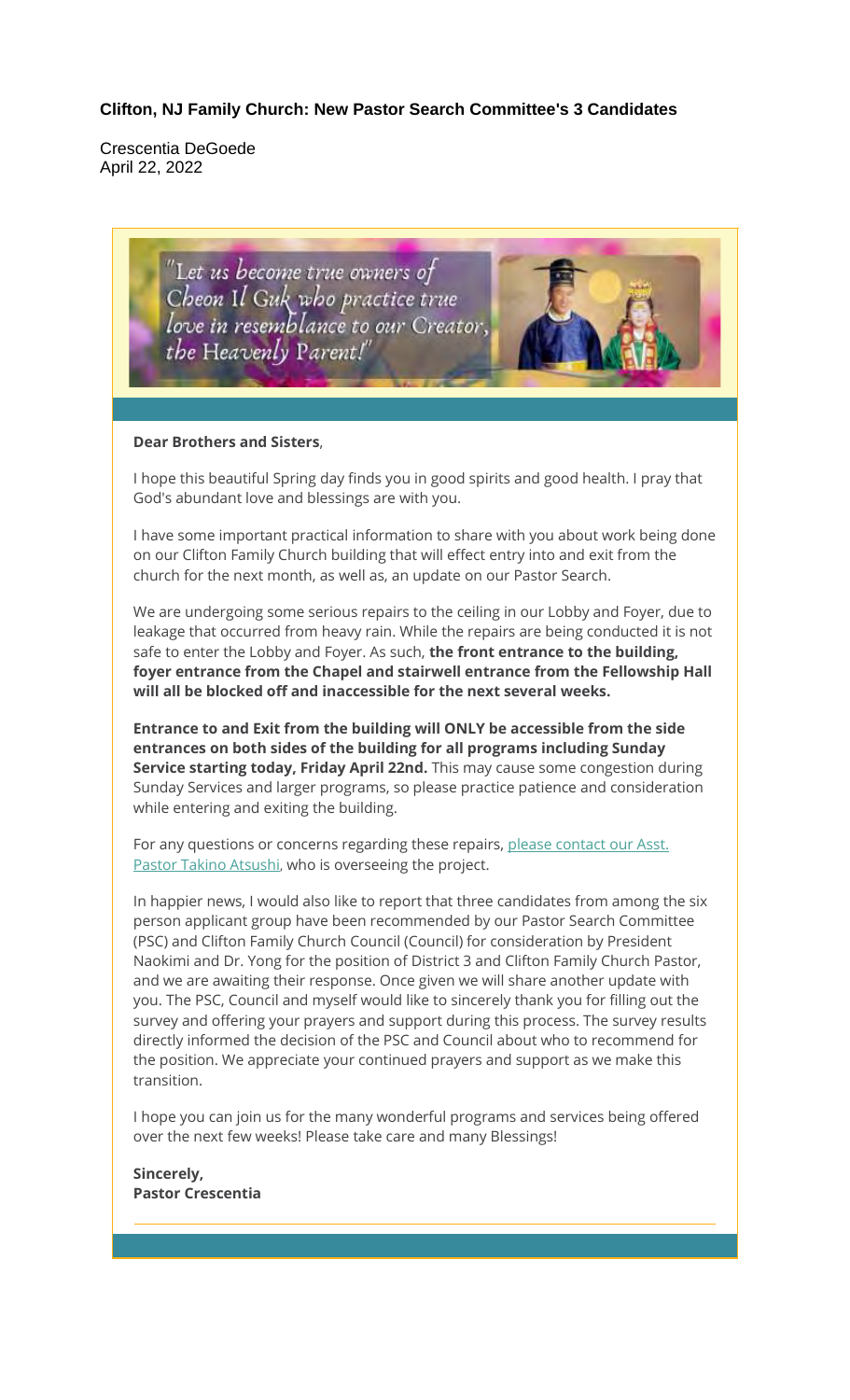# Sunday Service<br>at Clifton Family Church



#### **A River of Heart Flows with Tears Speaker: Rev. Dr. Rosemund Trotman**

\*Mask wearing in our church building is now optional. Please take the liberty to wear your mask to your comfort level.



#### **Matching Process Empowerment Session Saturday, April 23 2-5pm**

#### **\$5 per person | \$10 per family**

Hear from Matching Supporters and 2nd Gen Elders who can support single 2nd gen going through the matching process. They will be sharing their matching and blessing experiences, and be prepared to answer any questions and concerns you have.

**More Info Here**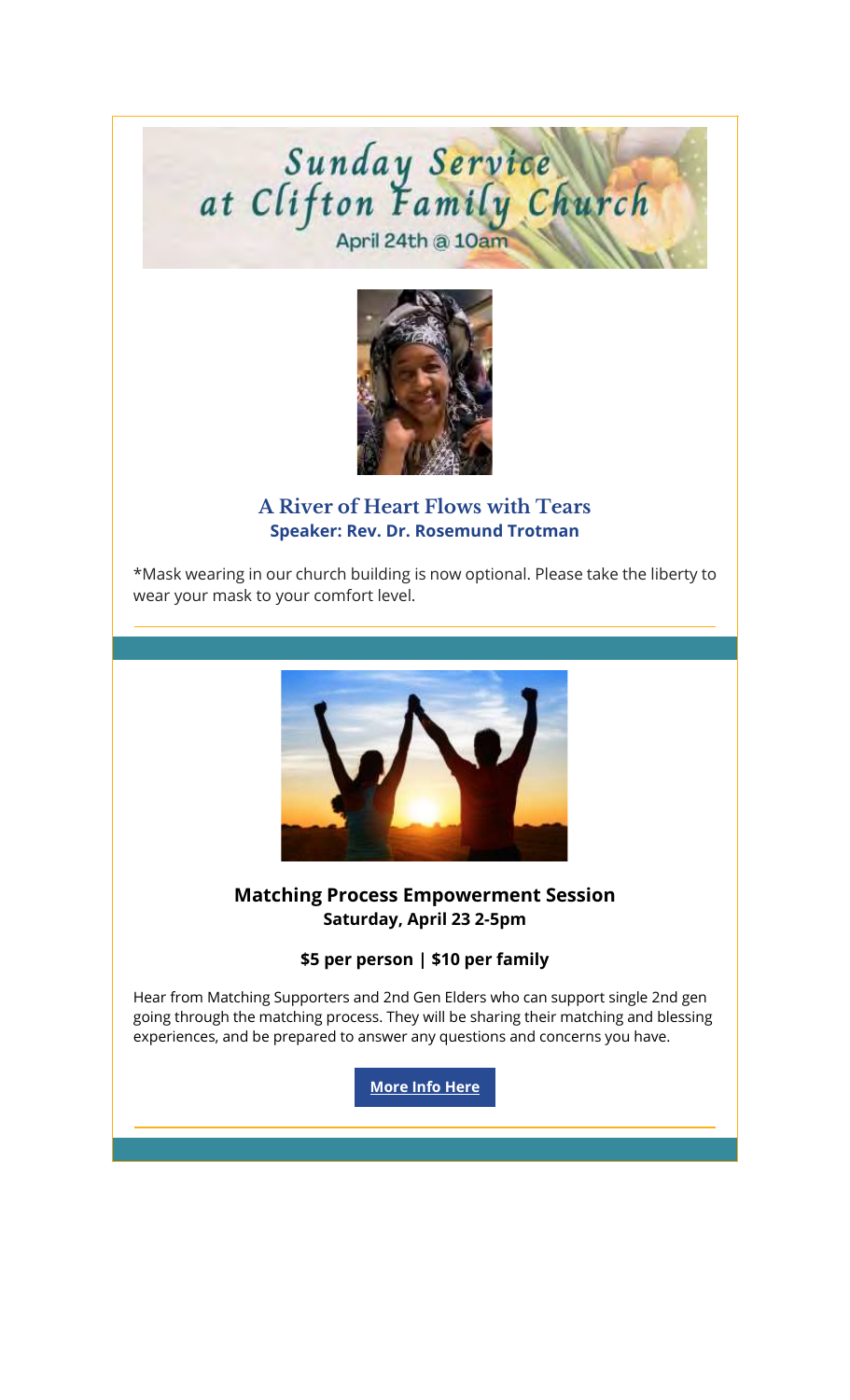

You won't want to miss the dynamic YUM Band or our main speaker of the evening - Bishop Jesse Edwards, who will be speaking on "The Heart of Family." Bishop Edwards is also a gifted ventriloquist and puppeteer... you definitely don't want to miss that!!! (And bring your kids if you have any!)

Stick around for games, fellowship, and \$3 BOBA afterward! RSVP "going" on this event so we can be sure to have enough food to go around.

More Info Here



## **High Noon Sexual Freedom Summit**

#### Saturday, April 23rd @ 10am

This Saturday High Noon will be hosting their second 24-hour Online Global Summit. This is an opportunity to hear precious education and heartfelt testimonies in the area of marriage and sexual integrity from people around the world who have been impacted by High Noon's activities.

This summit is a lot like our lives. It's a marathon not a sprint, and when you're running a marathon you need good nutritious food. There'll be lots of that throughout the day and night. If you want to grow your sexual integrity, there will be something special for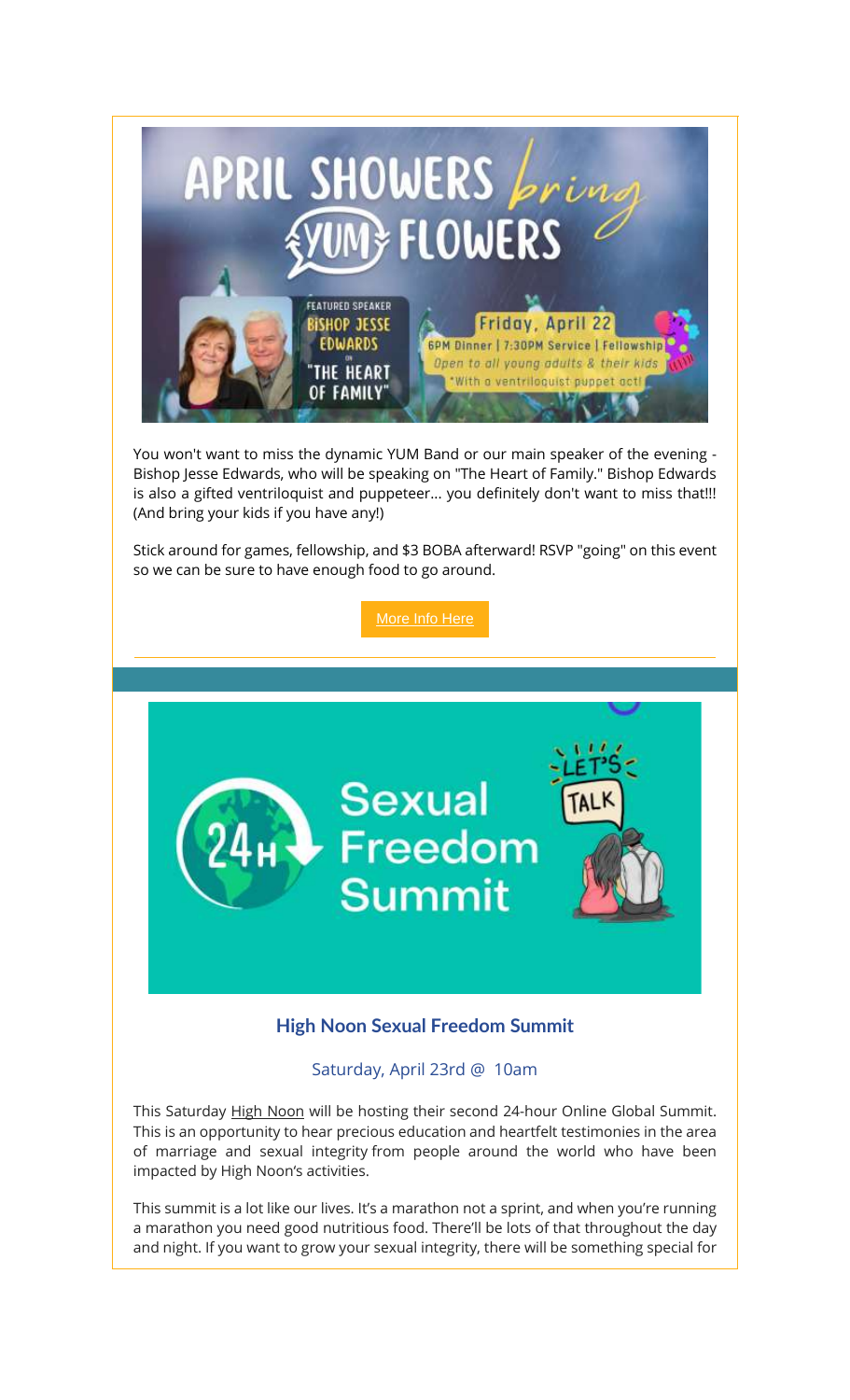you. If you're interested in preparing for your future marriage or improving your existing marriage, there will be something for you too. It's called God's vision for absolute sex.

**For More Info or to Register**



## **2022 New Life Campaign - "Reconnecting Hearts to God"**

The 2022 New Life Campaign is an important initiative for 120 members in North America to bring 3 new members to join their local church community by August 14, 2022 (10th Anniversary of True Father's Seonghwa).

If you would like to make a commitment to contribute to this campaign, by witnessing to and inviting 3 new members to join our community, please fill out the form below. Once completed, Dr. Yong will begin praying for you and your potential new members. Let's join together in expanding the realm of God's love and blessings!

**Join the 2022 New Life Campaign!**

**For More Support - Use this Zoom link to Join our Virtual Kick-Off Meeting on April 27th at 8:00pm**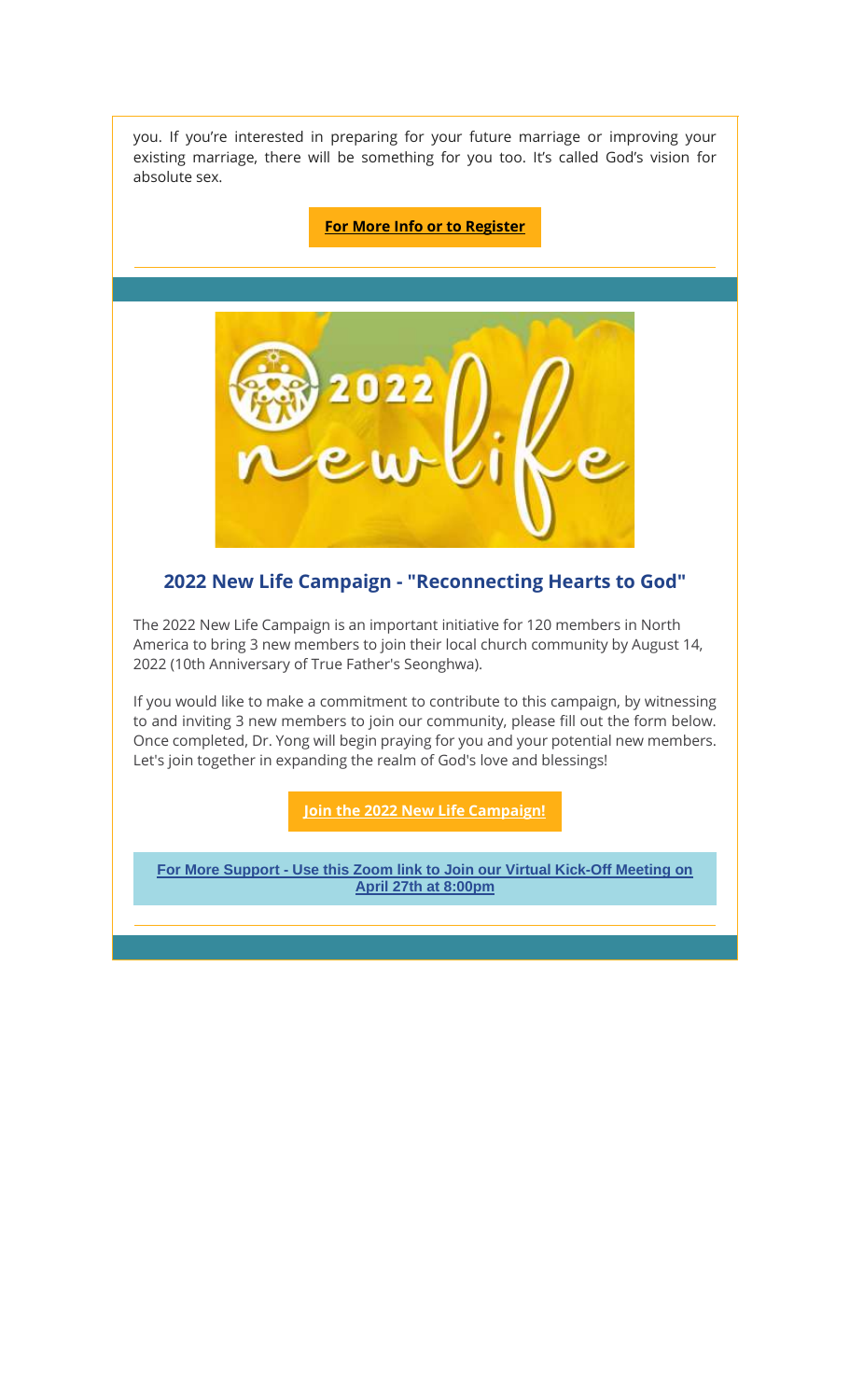

# **Annual HJ Contestants Award Ceremony**

Saturday April 30th at 9am to 2pm at the Clifton Family Church



#### **Attention all Ladies!**

You are cordially invited to a ladies afternoon Tea in Honor of Mothers Day, At the Clifton Church.

Join us on **Saturday, May 7th from 2-4 pm** in the Magnolia Room for friendship, fellowship, Fine Tea and fancy treats! Dust off your best afternoon dress and don't forget to wear an elegant hat! Hosted by the Demott Ladies League.

Cost is \$5 dollars per person. Please RSVP to Sunmarie Burns by May 1st to ensure you'll have a seat at our afternoon tea.

**Contact: Sunmarie Burns sunmarieburns@ gmail,com, 862-371-3949**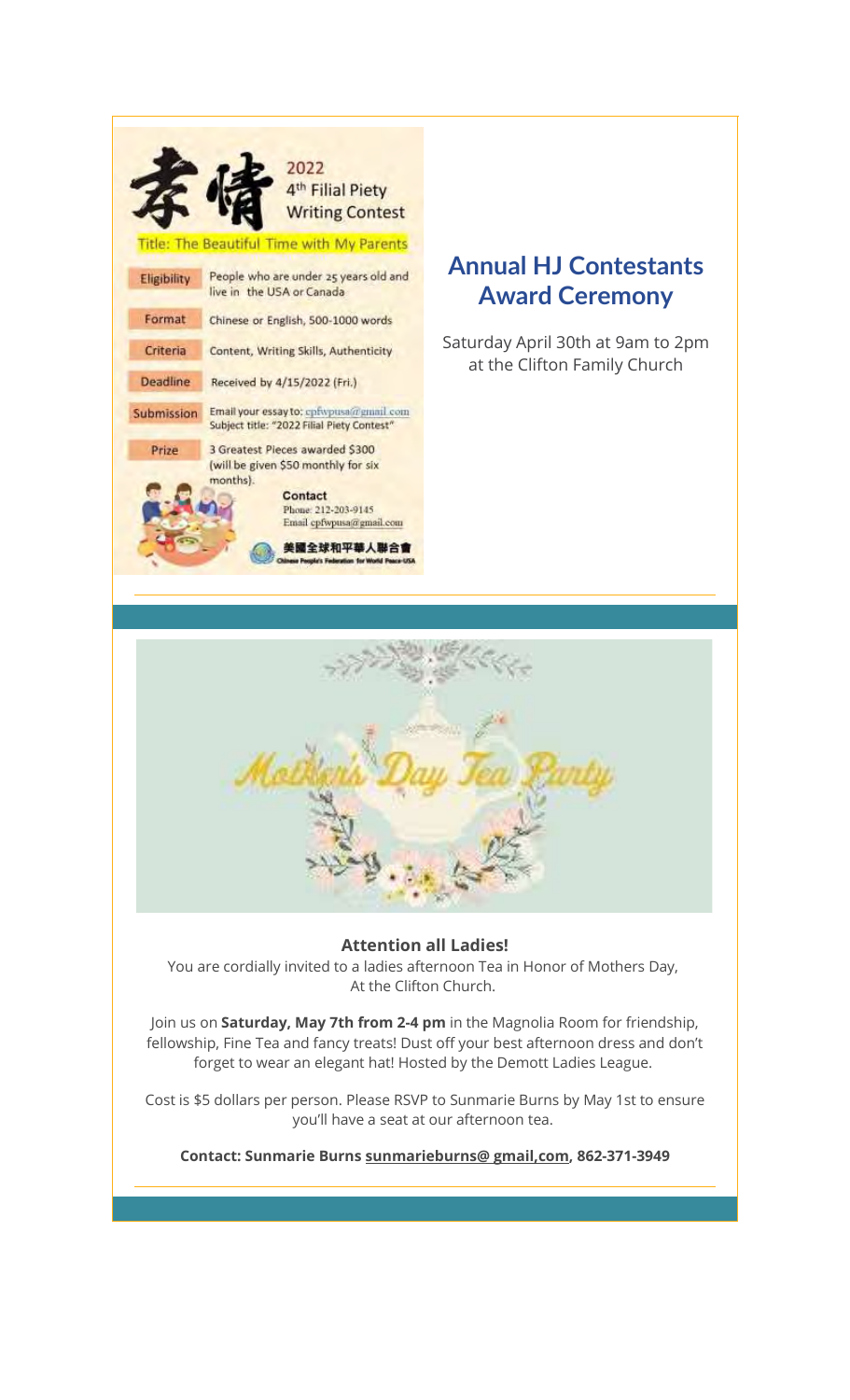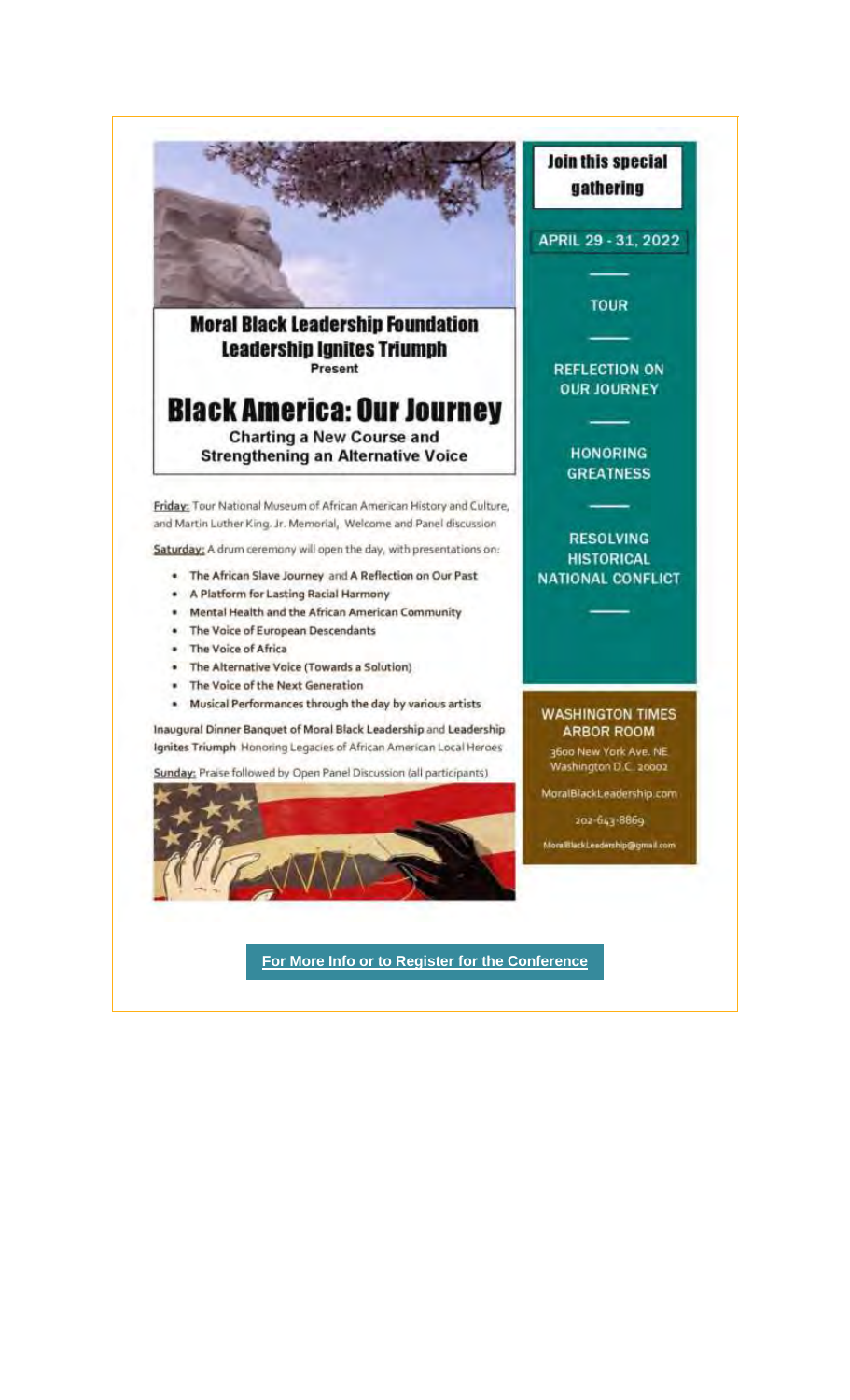